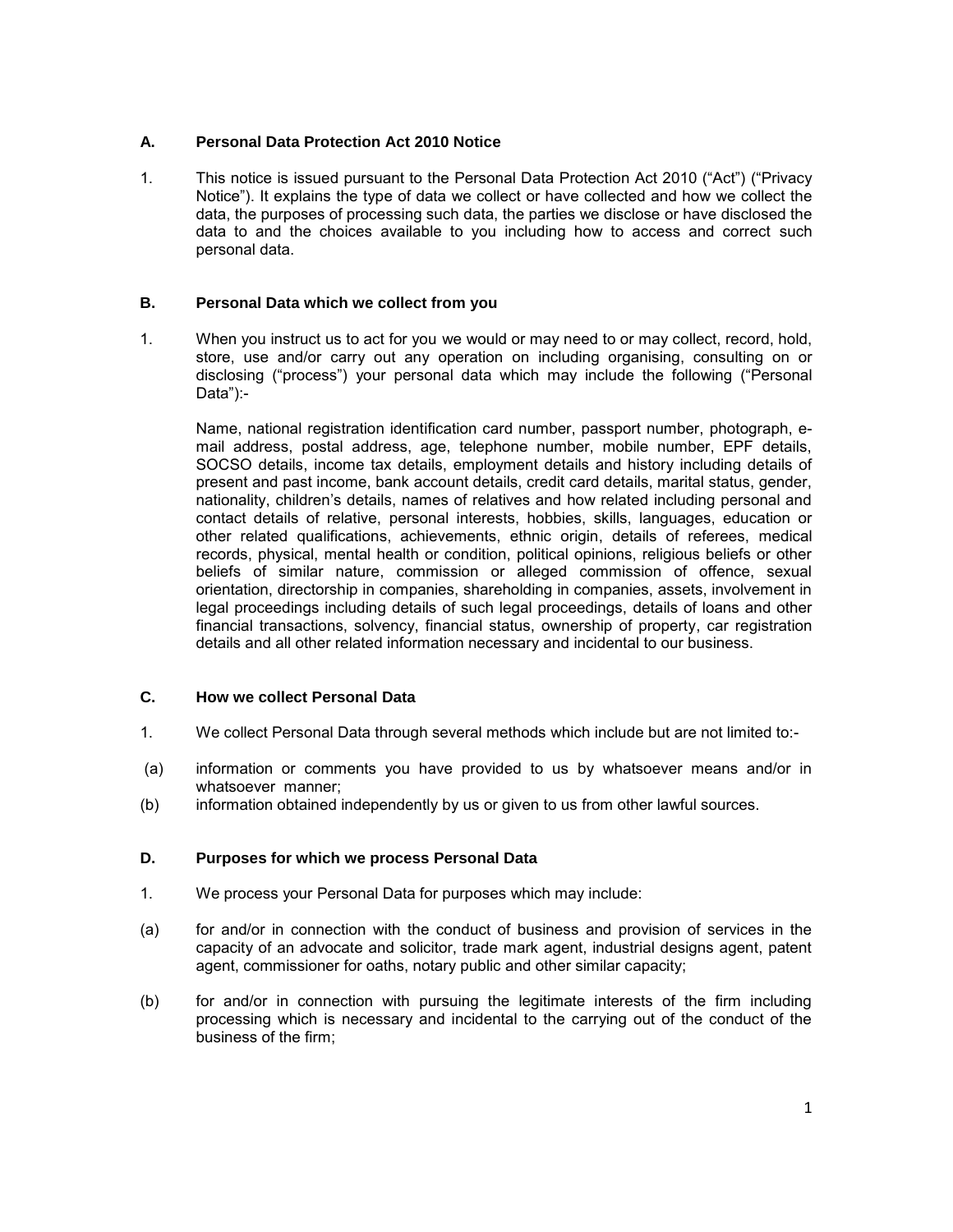- (c) for and/or in connection with complying with laws and regulations including requirements of any government or quasi-government or regulatory authorities or court of law;
- (d) for and/or in connection with all other purposes necessary and/or incidental to our business and all purposes necessary for or related to any of the above purposes.

#### **E. To whom we disclose Personal Data to**

- 1. When processing your Personal Data, we may disclose such Personal Data to the following persons including but without limitation to:
- (a) departments within our Firm including any of our partners, lawyers and employees on a need-to-know basis;
- (b) our auditors, lawyers, consultants, insurers, proposed insurers, advisers, bankers, agents, third party service providers (including law firms in other jurisdictions), business partners or associates or legal referral guides who are under a duty of confidentiality to us;
- (c) government or quasi-government and regulatory authorities in Malaysia and in countries where we, our auditors, lawyers, advisers, bankers, agents, third party service providers (including law firms in other jurisdictions), business partners or associates or legal referral guides have a presence or require approvals or are required to submit such information;
- (d) all other persons or bodies who provide us with services necessary and/or incidental to our business.
- 2. We may process your Personal Data including contacting you for the purpose(s) stated herein via telephone calls, text messaging, emails, cross-platform mobile messaging applications, post, facsimile, social media or by whatsoever form of available modes of communication.

# **F. Transfer abroad**

1. We may transfer your Personal Data to places outside Malaysia when carrying out any of the purposes stated herein.

# **G. Accessing and updating your Personal Data**

- 1. Under the Act, you have the right of access to your Personal Data upon payment of a prescribed fee and you may request that we correct any of your Personal Data which is inaccurate, incomplete or out-of date unless compliance is refused under the Act. We will notify you of the reasons for not being able to accede to your request. We may also exercise our discretion in allowing the corrections requested and/or may require further documentary evidence of the new data to avoid fraud and inaccuracy.
- 2. You may also withdraw your consent or restrict the purposes and methods in which we process your Personal Data and the personal data relating to other persons who may be identified from your Personal Data.